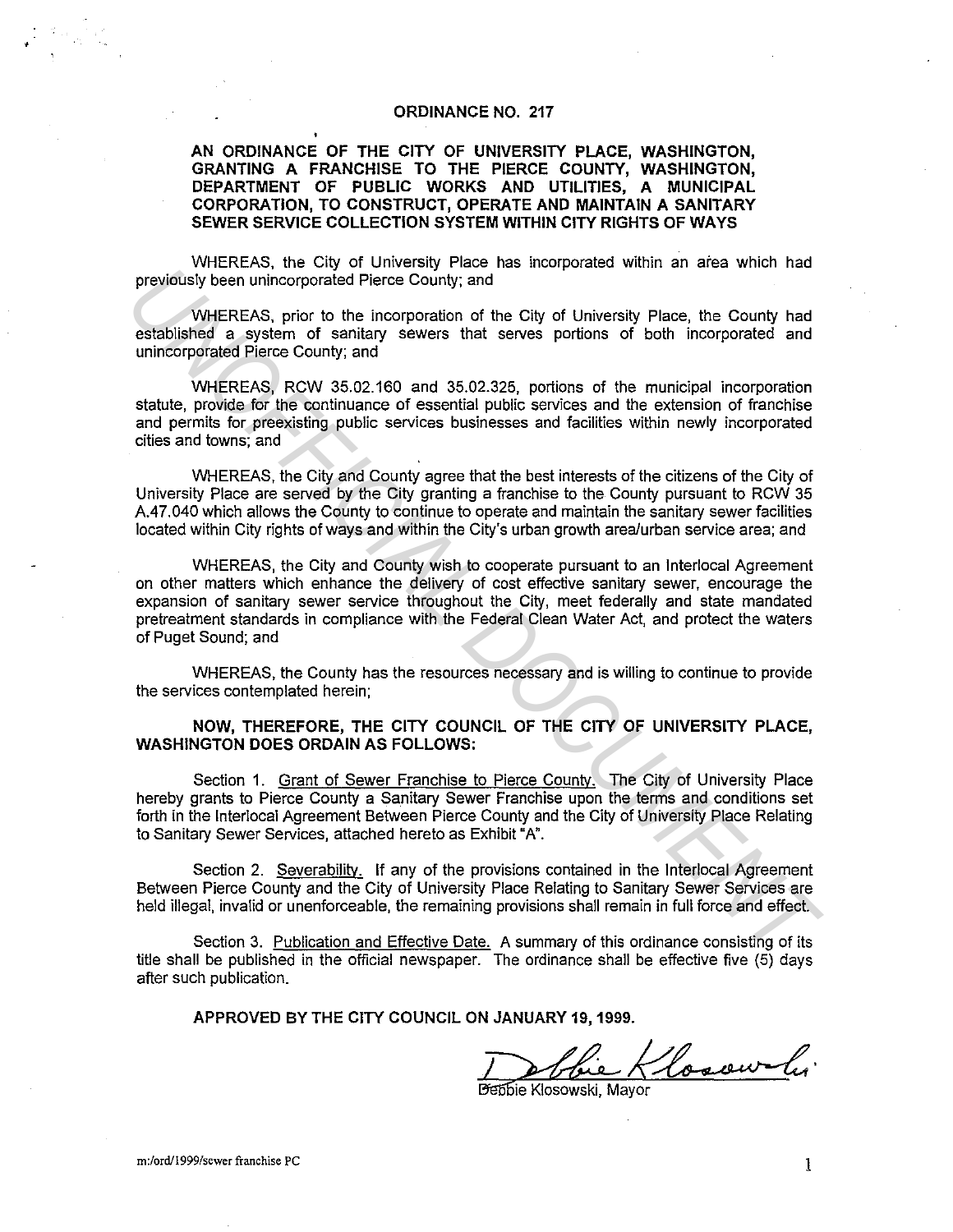ATTEST: -

**TIXE** 'Susan Matthew, City Clerk

**APPROVED AS TO FORM:** 

Fiching X Suffician, City Altorney<br>
Published:<br>
Effective Date: January 24, 1999<br>
Effective Date: January 26, 1999<br>
Control Control Date: January 26, 1999<br>
Control Control Date: January 26, 1999<br>
Control Date: January 26,

Published:  $V$  January 21, 1999 Effective Date: January 26, 1999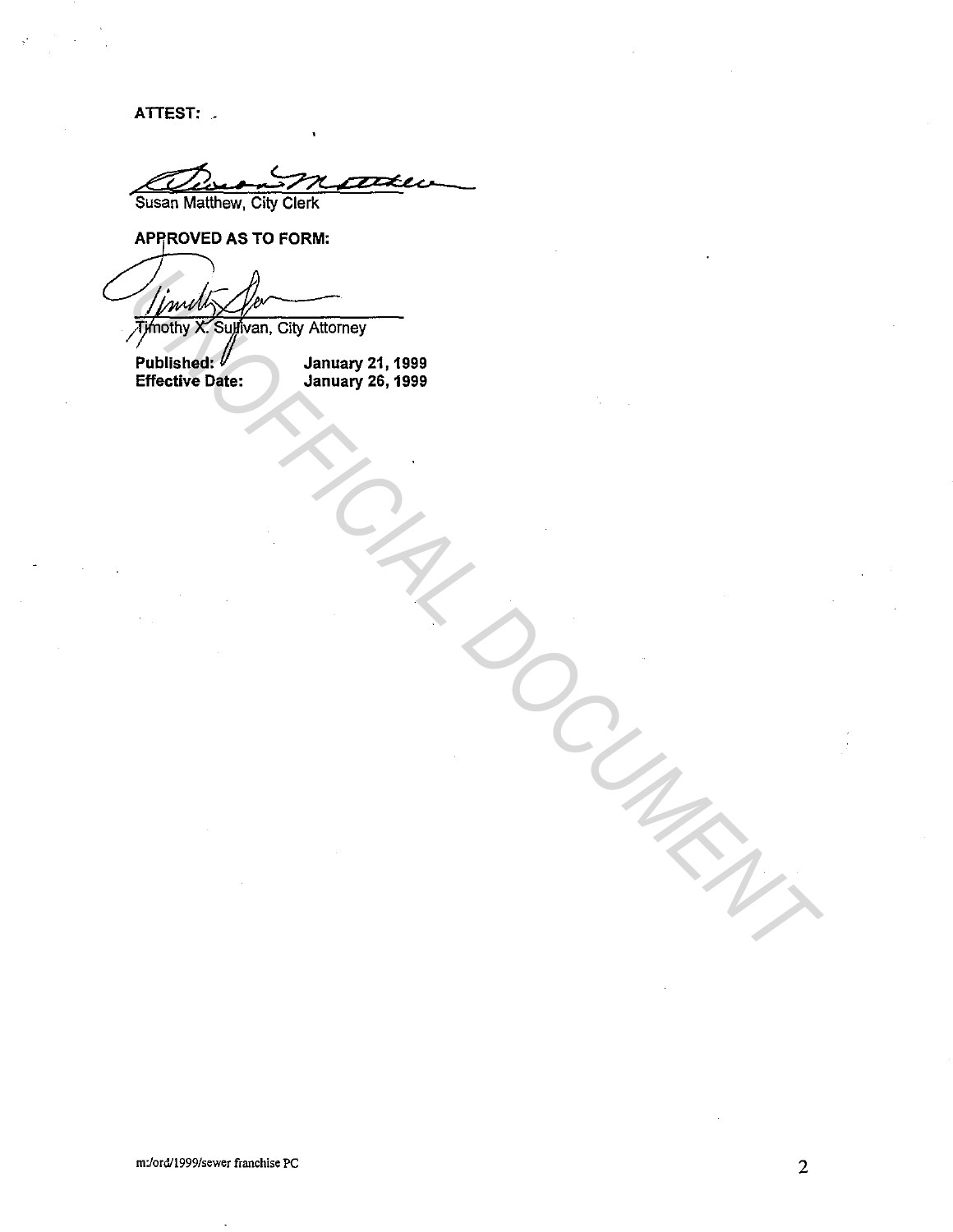# **INTERLOCAL AGREEMENT BETWEEN PIERCE COUNTY AND THE CITY OF UNIVERSITY PLACE RELATING TO SANITARY SEWER SERVICES**

THIS **INTERLOCAL AGREEMENT** is entered into this day by and between **PIERCE COUNTY,** a political subdivision of the State of Washington (herein referred to as "County") and the **CITY OF UNIVERSITY PLACE** , a municipal corporation of the State of Washington (herein referred to as "City").

WHEREAS, the City has incorporated within an area which had previously been unincorporated Pierce County; and

WHEREAS, the City officially incorporated on August 31, 1995 and upon that date commenced operations as a city; and

WHEREAS, the County operates a system of sanitary sewers that serves portions of both incorporated and unincorporated Pierce County; and

WHEREAS, prior to incorporation the County had established sanitary sewer service to a significant number of properties located within the City; and

WHEREAS, it is in the interests of the City and its citizens that the County provide sanitary sewer planning and continue operation and maintenance of sanitary sewer facilities located within the City under an Interlocal Agreement granting the County a franchise pursuant to RCW 35A.47.040; and **PIERCE COUNTY, a political subdivision of the State of Washington (berein referred<br>to as "County") and the CITY OF UNIVERSITY PLACE, a municipal exporation of<br>the State of Washington (berein referred to as "City").<br>WHEREA** 

WHEREAS, the County has the resources necessary and is willing to continue to provide the services contemplated herein;

NOW, THEREFORE, in consideration of the terms and conditions contained herein, it is mutually agreed by and between the County and the City as follows:

SECTION 1. **PURPOSE.** The purpose of this agreement is to define the terms and conditions under which the County will provide sanitary sewer services to properties located within the City.

SECTION 2. **DEFINITIONS.** The definitions provided in Pierce County Code Title 13, Public Sanitary Sewer Systems, as it currently exists or is hereafter amended shall apply to terms used within this agreement.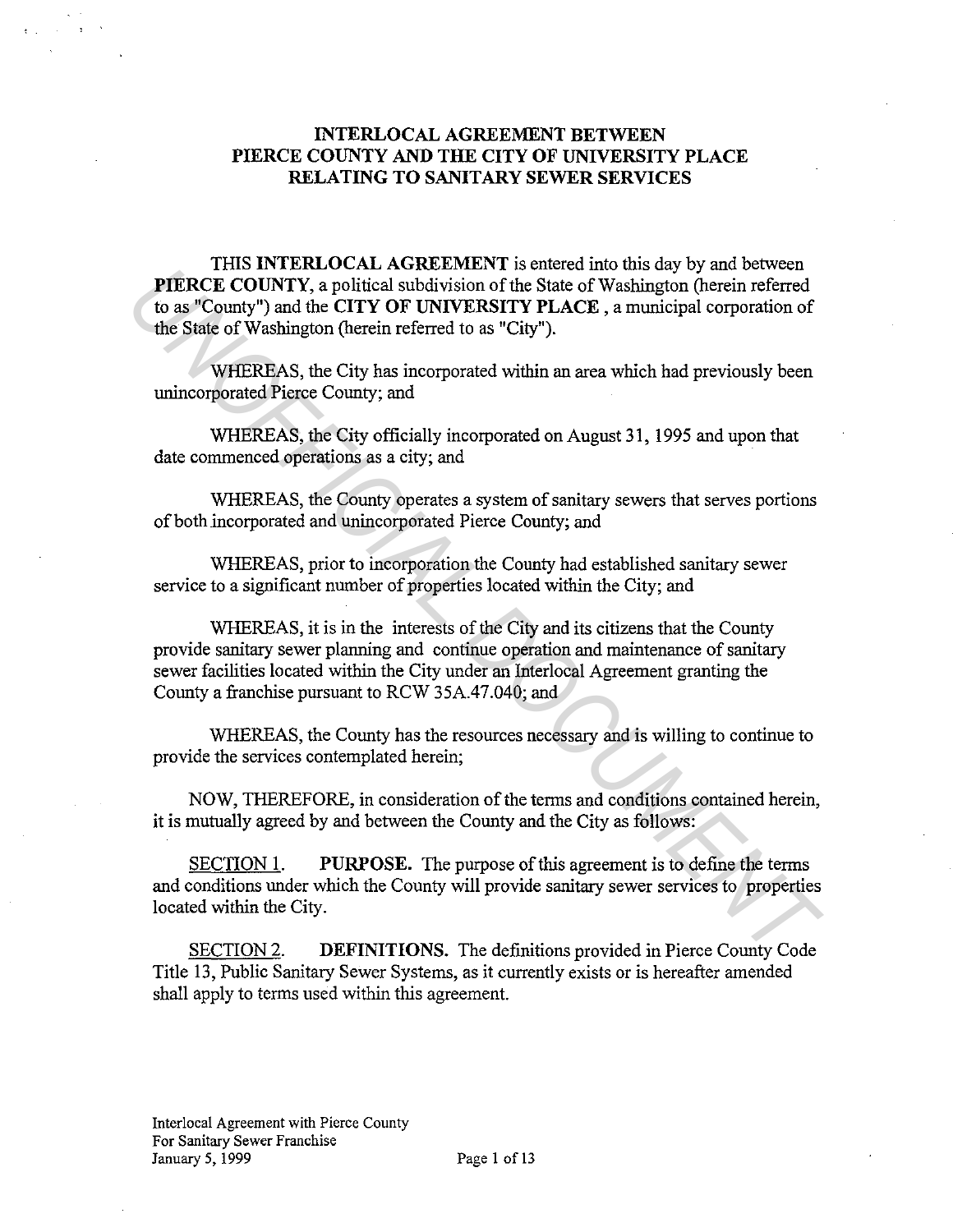SECTION 3. **COUNTY RESPONSIBILITIES.** The County shall provide sanitary sewer service to properties located within the incorporated boundaries of the City and the City's urban service areas as those boundaries exist today or are hereafter amended.

3.1 Maintenance and Operation. The County shall retain responsibility for the maintenance and operation of all public sanitary sewer facilities within the corporate boundaries of the City. Sewer maintenance and operation practices shall be: prescribed by the County; consistent with standard engineering practices; in accordance with the City of University Place Public Works Standards as they relate to maintenance and management of the City right-of ways; and in compliance with all applicable state and federal laws or regulations. The County shall submit to the City for review and comment all industry standards that the County will apply within the City.

3.2 Sanitarv Sewer System Design and Construction Standards. To ensure that future connections to the sanitary sewer facilities within the City are compatible with the County's current sanitary sewer system, the design and construction of public and private sanitary sewer facilities constructed within the City shall be reviewed by the County and required to conform either to the County's written specifications, codes, and methods required for construction in unincorporated Pierce County or to the City's Public Works Standards, whichever is more restrictive as determined by the City's Public Works Director. The County shall submit to the City for review and comment all written specifications, codes and methods which the County will apply within the City. The County agrees to incorporate into its specifications by reference any City ordinances, policies or other regulations regarding construction practices within and restoration of City streets and rights-of-ways. Provided, however, at no time will the City impose regulations which prevent the County from operating, maintaining or constructing sewer lines and facilities within City rights-of-ways. **Example 10** the county consistent with standard engineering<br> **Example 2** the county, consistent with standard engineering<br>
practices; in accordance with the City of Indversity Place Public Works Standard<br>
as they relate t

3.3 Customer Service. The County shall continue to provide service to all properties within the City that are connected to the County's sanitary sewer system whether said connection occurs prior to or after the date of incorporation by the City. Customers within the City shall be treated in an identical fashion as all other County customers. Like all other County customers, customers within the City will be required to comply with the most current statutes, ordinances, rules and regulations governing sewage pretreatment, discharges, rates, charges and other matters governing sewer service as mandated by the Pierce County Code, and other applicable County, State, and Federal laws and regulations, as they currently exist and as they may be amended from time to time. The County shall administer and respond to all questions, requests, and comments from City residents, staff and officials relating to any expansion, modification, and extension to that system occurring within the City limits or the City's Urban Growth Areas.

Interlocal Agreement with Pierce County For Sanitary Sewer Franchise January 5, 1999 Page 2 of 13

 $\mathcal{F}(\mathcal{A})$  .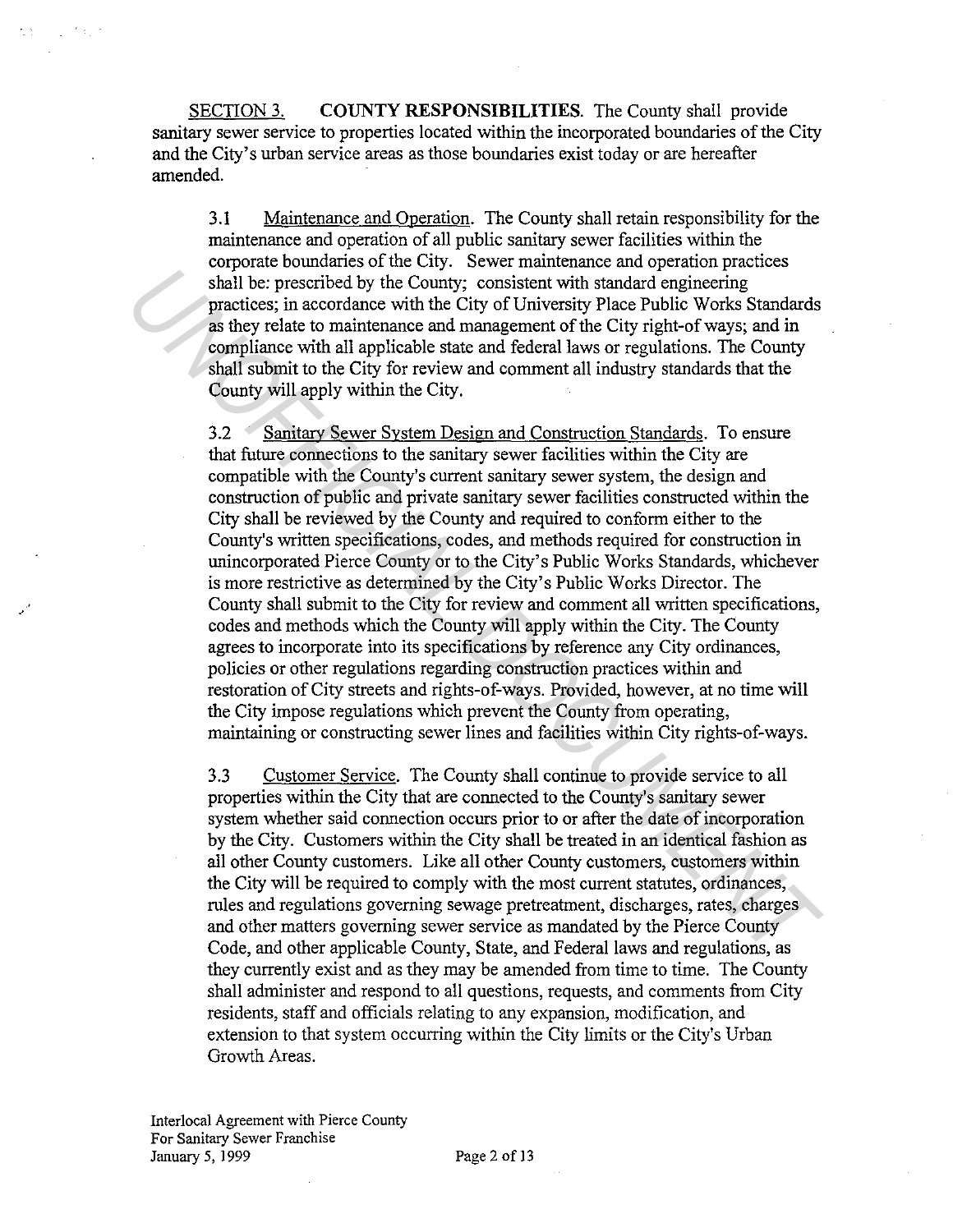3.4 Rates and Billings. The County shall continue to bill all customers within the City for sanitary sewer service in the same manner as it bills customers within unincorporated Pierce County for sewer service. Rates for customers within the City shall be based on the same criteria and methodology as for customers in unincorporated Pierce County. Any tax or surcharge levied by the State of Washington or by the Federal Government which is applicable to County sewer customers shall be added to the sewer service charge billings for properties within the City and shown on the sewer billing statement. If the County proposes to enact new fees, taxes or surcharges on the provision of sewer service by the County, the City and County agree to re-open this agreement to address the terms affected by the proposed change. The County will allow the City to add any fliers, announcements, etc, which the City wishes, to sewer bills mailed by the County to addresses located within the City. The City agrees to pay any additional postage or other incremental costs associated with such a mailing.

3.5 Connection Charges. The County will collect sanitary sewer connection charges from City residents in accordance with applicable Pierce County Sanitary Sewer Administrative Code sections, as presently constituted or hereinafter amended, and any other applicable County connection charge related ordinances. City customers will be treated in the same manner as County customers.

To assist the County in calculating and managing sewer connection charges, the City agrees to make its business license applications available to the County. The County may review sewer discharge characteristics of new businesses and make appropriate adjustments in fees consistent with the County's sewer use regulations.

3.6 Service Charge Increases. The County shall notify the City of any proposed sewer service rate changes prior to their approval by the Pierce County Council and the City shall be offered the opportunity to provide the County with recommendations concerning the proposed rate changes. With new sewer connections, billing shall begin from the date the connection is made and approved for use by the County. The County shall have full jurisdiction and authority to impose and enforce liens within the City for the purpose of collecting rates, charges, fees and assessments. In C.UV am shown on the seaver bulling statement. It me County proposes to<br>encet new fees, taxes or such<br>targes on the provision of sever service by the<br>County, the City and County agree to re-open this agreement to addres

3.7 Comprehensive Sanitarv Sewer Planning. The County will perform a comprehensive sanitary sewer plan, with the assistance of the City, for the City and its Urban Service Area within 24 months after the execution of this Agreement. The County shall reimburse the City twenty-two thousand dollars (\$22,000) for providing preliminary sewer engineering data for presently unsewered properties located in the City within sixty (60) days of execution of this agreement.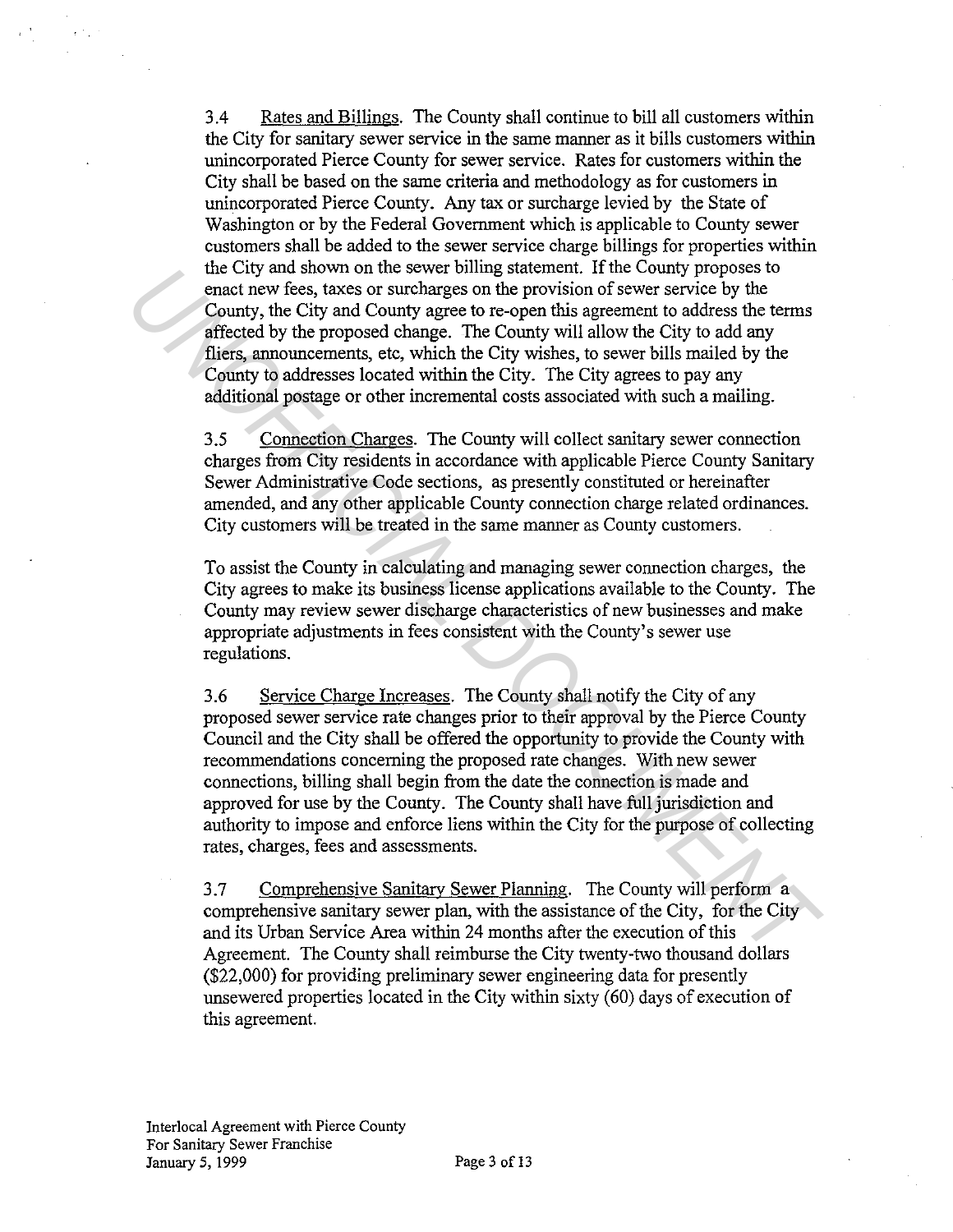3.8 Sanitary Sewer Extension Permits and Inspections. The County reserves the right to inspect, at any time, all wastewater facilities located in the City which are connected to the County's sanitary sewer system. The purpose of which shall be to enable the County to comply with any and all conditions of current or future Federal, State and County regulations, for the County's convenience in operating such a system, and to ensure the County's ability to issue permits in accordance with current regulations.

3.9 Sanitarv Sewer Projects Within the Citv. For sanitary sewer projects constructed by the County or by private parties to connect to the sanitary sewer system within the City, the County shall ensure that all streets and private properties damaged by the sanitary sewer project are restored to at least their preconstruction condition . In restoring streets the County shall comply with the County's sewer construction standards or the City's public works standards, whichever is more restrictive as determined by the City's Public Works Director.

In the event the City requests that additional facilities or mitigation measures be constructed as a condition of development, beyond those required by City codes or State or Federal law, the City agrees to pay for the added capital costs in accordance with an interlocal agreement for the project. All conditions imposed on the County by the City shall be consistent with Federal and State constitutional law that requires the City to meet both the nexus/reasonable and rough proportionality tests articulated in case law when the City imposes conditions on the issuance of a permit to the County. 3.9 Sanitary Sewer Projects Within the City. For sanitary sewer projects<br>constructed by the County or by private parties to connect to the sanitary sever<br>properties damaged by the Scury or by private parts and the connect

The County agrees to pay any permit fee and to compensate the City on a time and material basis for the review of the capital project plans and specifications.

3 .10 Utility Local Improvement Districts and Local Improvement Districts (ULIDs/LIDs). The County agrees to work cooperatively with the City to analyze the feasibility for the formation of utility local improvement districts and local improvement districts (ULIDs/LIDs) to provide sanitary sewer service to areas within the City that are not currently receiving sanitary sewer service which is about one-third of the City. The County recognizes the City's right and authority to propose the formation of ULIDs/LIDs within its boundaries and shall assist the City in the study, design, and creation of such ULIDs/LIDs.

The County and the City recognize that the cost of providing sanitary sewer services to presently unserved areas of the City is significant. In some cases the cost may exceed the benefit a homeowner would accrue by being provided permanent sanitary sewers. The City and County agree to work cooperatively on future financing methods to lower the cost of serving these high cost presently unsewered areas of the City.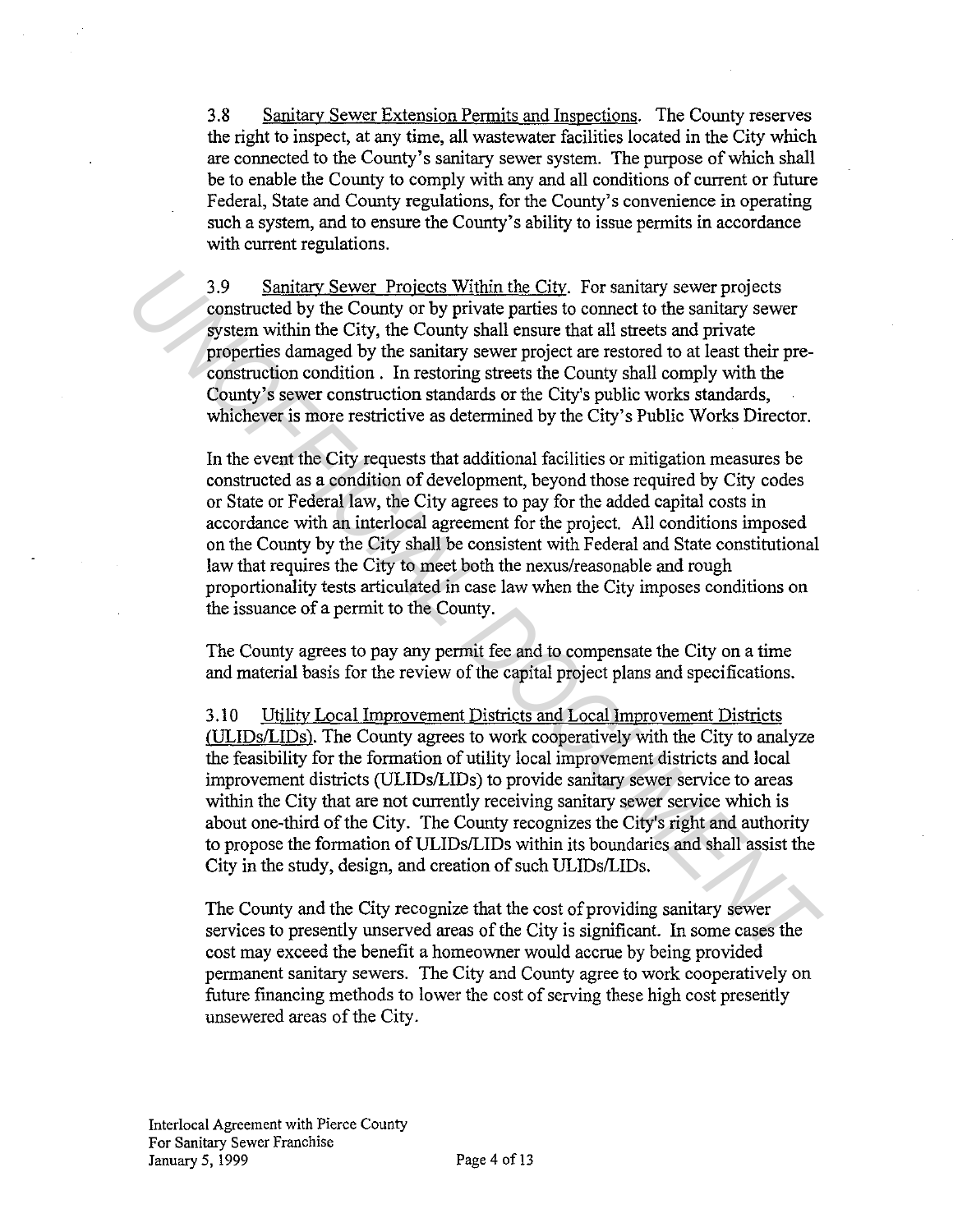SECTION 4. **CITY RESPONSIBILITY.** In consideration for the services provided by the County as described herein the City shall perform as follows:

4.1 City to Grant Franchise to the County. In conjunction with this Interlocal Agreement, the City shall grant the County a non-exclusive franchise reasonably necessary to operate, maintain, improve or expand the sewer system within the City for the term of this agreement.

4.2 Industrial Pretreatment Regulation and Enforcement Authority Facilities located in the City do or may contribute wastewater, which includes industrial waste. These facilities are referred to herein as industrial users. The City recognizes that the County as a sanitary sewer provider governed by both state and federal regulations must implement and enforce a pretreatment program to control discharges from all industrial users of its wastewater treatment system pursuant to requirements set out in 40 CFR Part 403. To allow the County plenary authority to enforce all regulations necessary to meet the County's legal requirements, the City agrees to adopt a sewer use ordinance that subjects the industrial users within the City to the necessary pretreatment controls. The City shall also authorize the County to implement and enforce the City's sewer use ordinance. 4.2 Industrial Pretreatment Regulation and Enforcement Authority<br>Facilities located in the City do or may contribute wastewater, which includes<br>industrial waste. These facilities are referred to herein as industrial users.

### A. Sewer use ordinance

The City agrees to adopt by reference within ninety (90) calendar days of the effective date of this Agreement Pierce County Code Chapter 13.06, Sewer Utility Prohibited Discharges and Industrial Pretreatment Regulations, as presently constituted or hereinafter amended. The ordinance shall specifically authorize Pierce County to enforce Chapter 13.06 within the City

### B. Identifying Industrial Users

(1) The City agrees to work cooperatively with the County to adopt simple procedures to identify new users of the sewer system within the City. All new users shall be required by the City to submit a Pretreatment Review application to the County and receive a sewer use permit from the County prior to being issued a building permit by the City.

(2) The County shall expeditiously process such Pretreatment Review applications. The County agrees to provide the City's Permit Center written notification whenever it is unable to complete its review within twenty-one (21) calendar days of receipt of a complete application. The County agrees at no expense to the City to conduct Pretreatment Review activities for new users in the City and to assist the City in identifying new users.

(3) New users shall include new businesses, change of business, new building construction, remodels of current business sites, expansion or addition of commercial processes, and new tenants leasing commercial property. Any new business tenant in a building designed for multiple occupancy shall complete a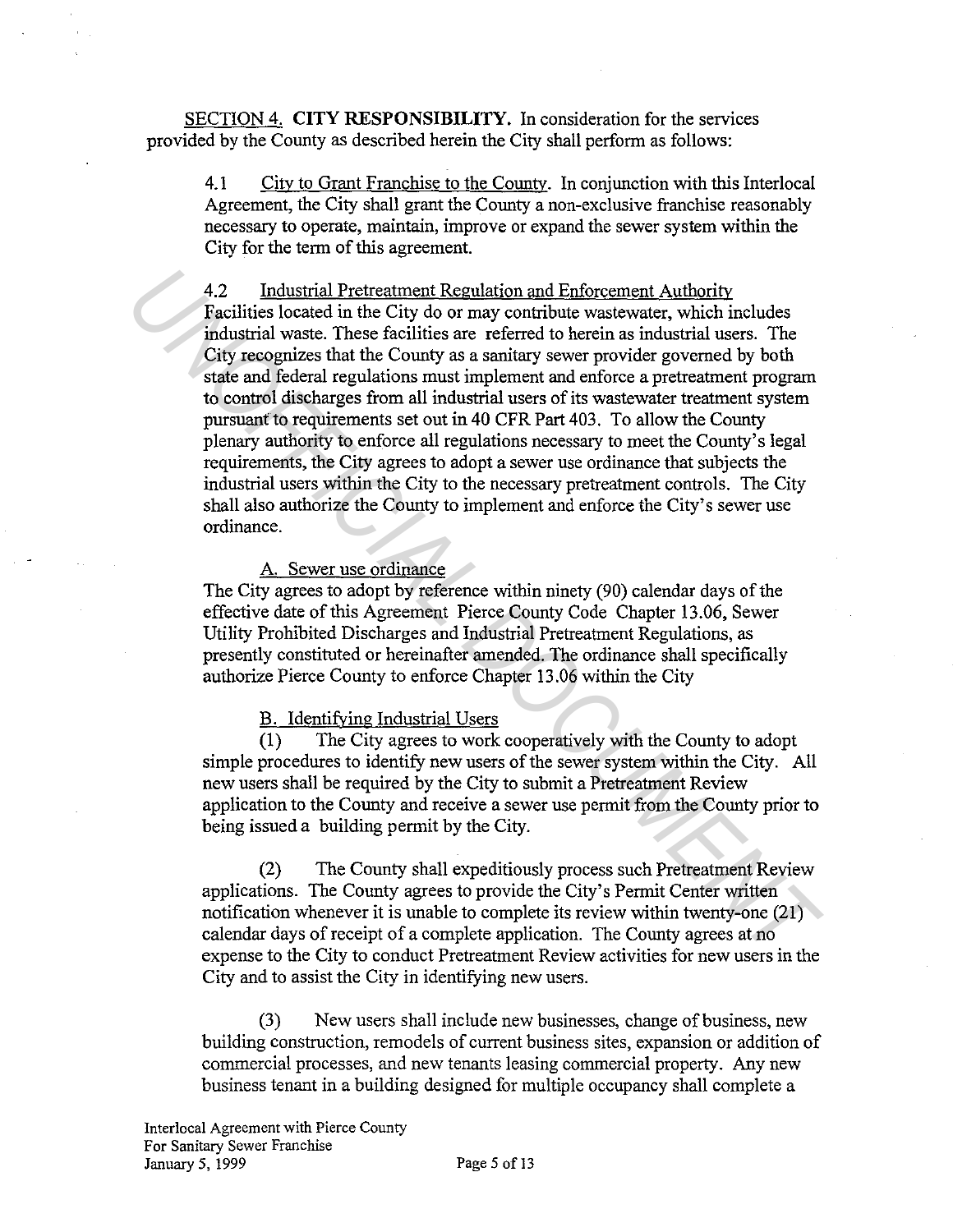separate Pretreatment Review. Construction of single family housing is specifically excluded from the definition of new users. Construction of multifamily housing shall also be specifically excluded from the definition of new users unless the multi-family housing application includes the construction of non-housing structures such as swimming pools, recreation buildings, group kitchen facilities or laundry buildings.

C. Issuing Wastewater Discharge Permits and Other Control Mechanisms The City agrees that the County will perform technical and administrative duties necessary to implement and enforce the Industrial Pretreatment Regulations adopted by the County and by the City. The County will (1) conduct Pretreatment Reviews and update the Industrial User Survey, (2) issue wastewater discharge permits to all industrial users required to obtain permits, (3) conduct inspections, sampling, analysis and record review to verify compliance with the Industrial Pretreatment Regulations, (4) take all appropriate enforcement actions outlined in the Pierce County enforcement response plan and provided for in the Industrial Pretreatment Regulations adopted by the County and the City; and (5) perform any other technical or administrative duties deemed necessary to meet the objectives of the Pierce County Industrial Pretreatment Program. In addition, the County may take emergency action to stop or prevent any discharge which presents or threatens and imminent danger to public health, the environment or operation of the County's Publicly Owned Treatment Plant (POTW). The City agrees that the County will perform technical and administrative duties<br>necessary to implement and enforce the Industrial Preterament Regulations<br>adopted by the County and by the City. The County will (1) conduct

D. Enforcement of Industrial Pretreatment Regulations The City agrees that the County shall implement and enforce Chapter 13.06 of the Pierce County Code, as presently constituted or hereinafter amended, on industrial users located within the City.

# E. Periodic Review

The Parties will review and revise this Agreement to ensure compliance with the Federal Clean Water Act (42 U.S.C. 31251 et seq.) and rules and regulations (see 40 CFR Part 403) issued thereunder, as necessary, but at least once every five (5) years on a date to be determined by the Parties.

4.3 City shall not allow installation of septic systems. In keeping with the City's desire to promote use of sanitary sewers within its municipal boundaries, the City will not permit new building construction to utilize septic systems, except in instances where, after a showing by the property owner and consultation by the City with the County it is determined by the City, that permanent sanitary sewer facilities are not physically available to the property and to install such facilities would be cost prohibitive. Similarly, should sewers become available in areas that are served by septic systems, the City shall encourage property owners to connect to the sanitary sewer system.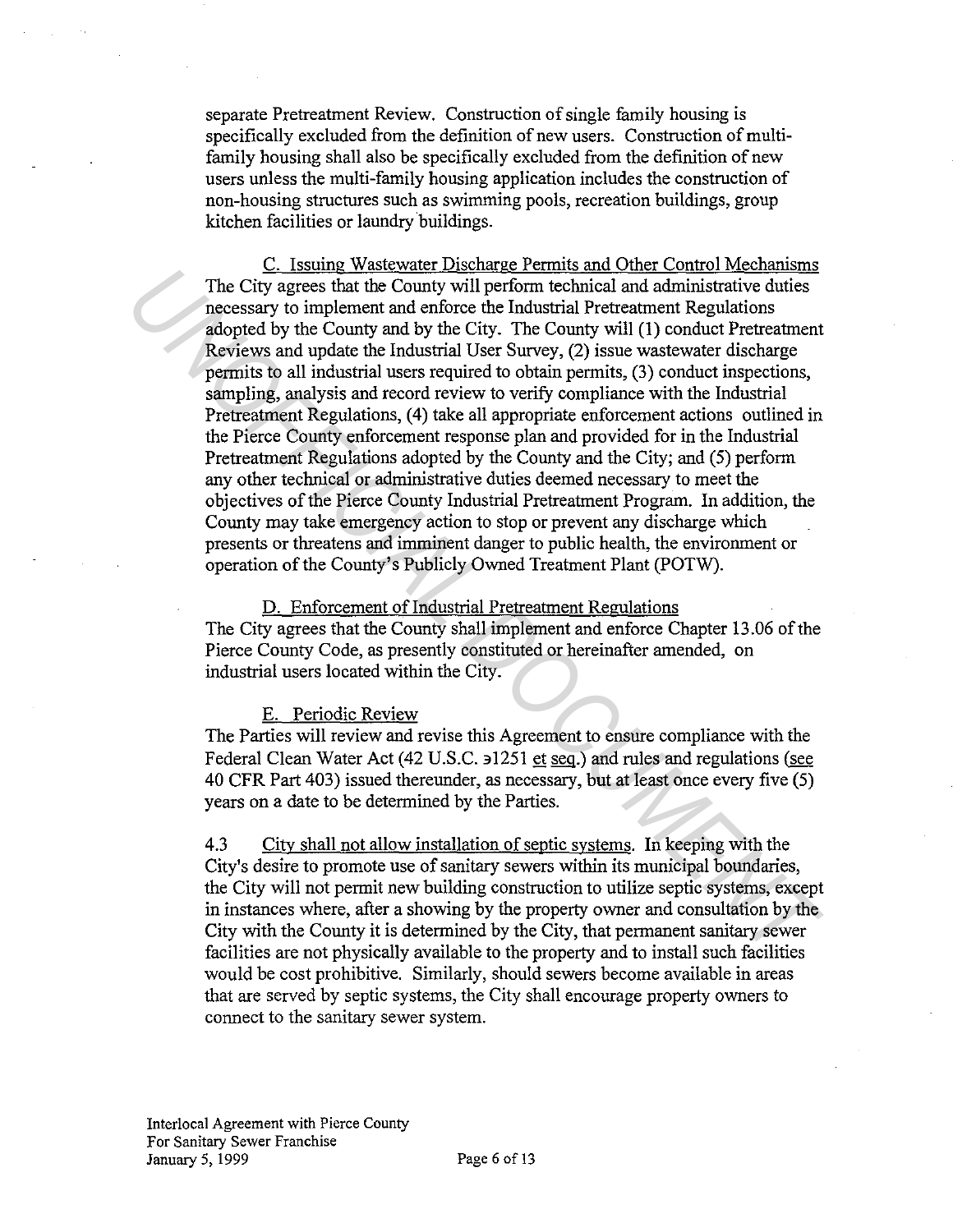# 4.4 City/County Coordination of Land Use Applications and Building Permits

(A) The City shall not issue a building permit for any building that will connect to the County sanitary sewer system nor grant final approval for any land use application that proposes to connect any facilities to the County sanitary sewer system until the County's Public Works and Utilities Department has reviewed and approved the sanitary sewer plans for such building or facilities. The County agrees to expeditiously review and notify the City Permit Center in writing whenever the County will be unable to complete its review, comment or approval processes within twenty-one (21) calendar days of receiving a complete sewer permit application from any applicant who has a related building permit or land use application pending before the City.

(B) Both the City and the County recognize that there exist in City code land use applications which do not involve sewer issues and which the County does not need to review. As such, the City and the County will work cooperatively to identify those land use applications which the County shall review and implement a procedure to exclude all non-sewer related land use applications from County review.

(C) If work is required in the City right-of-way, the County agrees that it will not issue any sewer hook-up permits for any private party to connect to the sanitary sewer system until the party has obtained a City right of way use permit.

### 4.5 Changes in City Zoning Regulations.

(A) The City shall advise the County of any proposed rezoning in the City. The City shall also notify the County of proposed changes in zoning codes if they relate to sanitary sewer usage. The City shall provide the County with current zoning maps and provide notice of any proposed rezoning applications within the City. The County shall use the information provided to review the adequacy and capacity of the sewer facilities within the area affected by the proposed changes in zoning. The County shall provide written comments back to the City within twenty-one (21) calendar days of being notified of potential zone classification changes within the City. *Universide that*<br> *UNIVERT THE County spectrosial and payrood the sanitary severe plans for such building or facilities.*<br>
The County signess to expeditionsly review and notify the City Permit Center in<br>
written in sympto

(B) The County shall not connect properties within the City in a manner inconsistent with the City's zoning and Comprehensive Plan.

4.6 City Added Taxes, Fees or Surcharges. The City shall provide written notice to the County no less than sixty (60) calendar days prior to the implementation of any additional taxes, fees, or surcharges the City proposes to add to the service charge billings for properties within its city limits. The methodology for calculation said tax or surcharge must be compatible with the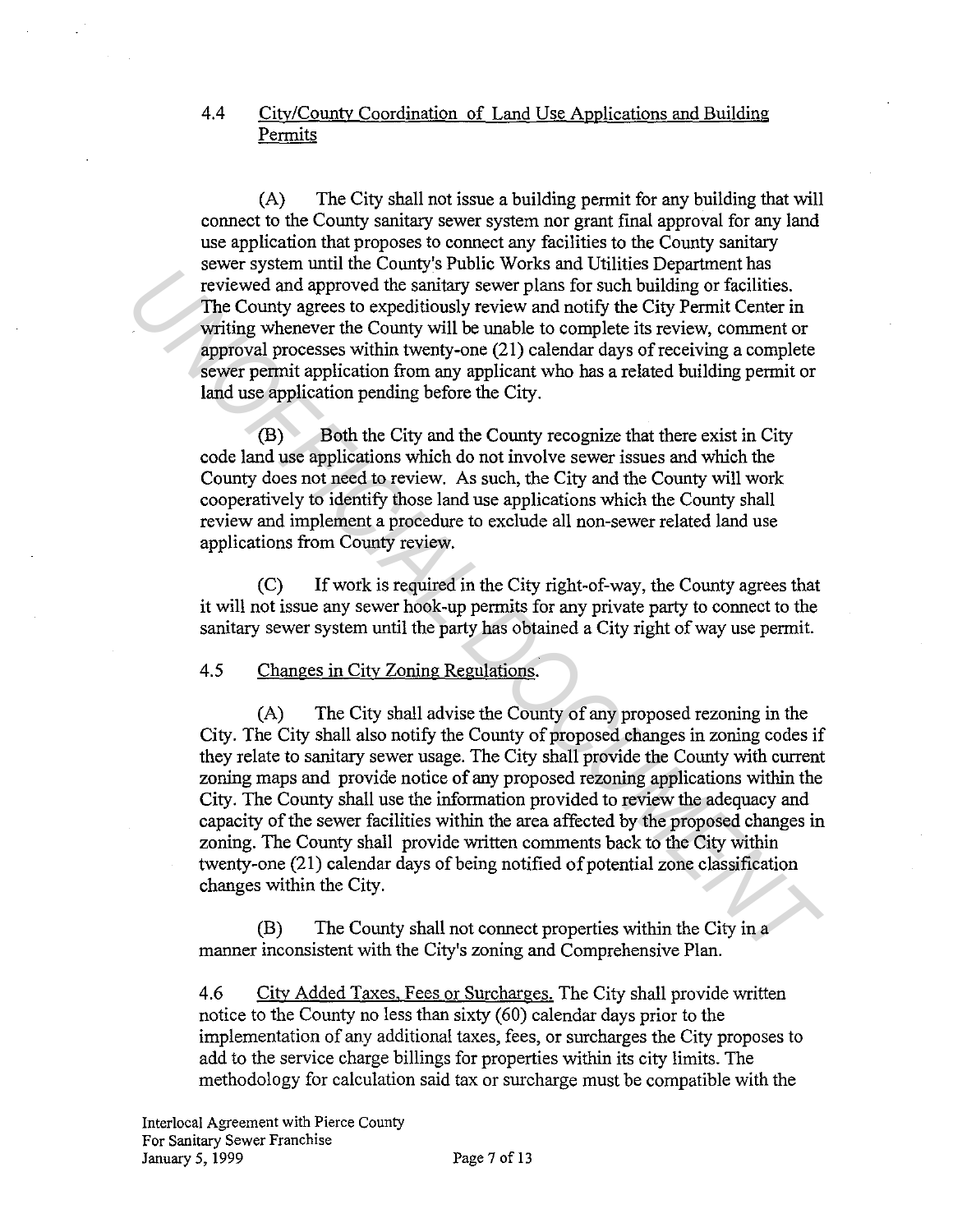County's service charge structure and computer billing system. Within twentyone (21) calendar days of receipt of notice of the change, the County shall comment on the City's proposed tax or surcharge and shall either affirm its ability to implement the tax, fee or surcharge or show cause as to why its computer billing system is not capable of implementing the tax, fee or surcharge. Any city tax, fee or surcharge shall be shown as a separate line item on the customers sewer statement.

4.7 City as Future Provider of Water Services - Water Use Data and Water Meter Calibration. If the City now or in the future has control over the water utility within the City, the City shall submit to the County, on or prior to January 31 of each year, all residential, commercial and industrial metered water use data for the preceding calendar year within the City area.

4.8 City Will Coordinate with the County on Annual Street and Utility Improvement Projects within the City. The City agrees to contact the County at the outset of any proposed capital improvement project (CIP) where sewers are not present to discuss the feasibility of installing sewers as part of the project. The City will provide the County a copy of any draft capital improvement project plan document for street or utility related capital expenditures for the next calendar year no later than August 1st of the year prior to implementation of the CIP plan. The City will provide the County a final copy of its final CIP plan after final passage by the City Council. City and County will coordinate movement and relocation of any impacted County facilities prior to finalization of the construction plans related to individual CIP projects. 4.7 City as Puture Provider of Water Services - Water Use Data and Water Meter Calibration. If the City now or in the future has control over the water williny within the City. the City shall submit to the County, on or pr

In accordance with County capital improvement plans and to the extent it has the financial ability to do so, the County will install dry lines during major construction or renovation of City streets to enhance the ability of abutting or nearby properties to connect to sanitary sewer. For minor capital improvement projects where the cost of installing the sanitary sewer as part of the City capital improvement project is less than \$100,000, the County agrees to install the sanitary sewers as part of the project, provided the County Council authorizes the expenditure of funds for such project through its annual budget process. Specific terms governing work on joint capital improvement projects shall be through a separate interlocal agreement between the County and City.

SECTION 5. **SANITARY SEWER SERVICE TO PROPERTIES WITHIN THE CITY'S URBAN GROWTH AREA AND FUTURE ANNEXATION AREAS.**  This agreement shall not preclude future annexations to the City. Any future annexations to the City will automatically come under this agreement the date the annexation is approved of by the City Council. The County will provide sanitary sewer service to the newly annexed areas provided it has facilities in the immediate vicinity and has line and treatment capacity available to provide service. The County will not, however, provide service to newly annexed areas already receiving service from another sewer service provider, unless formally authorized to do so by the current service provider.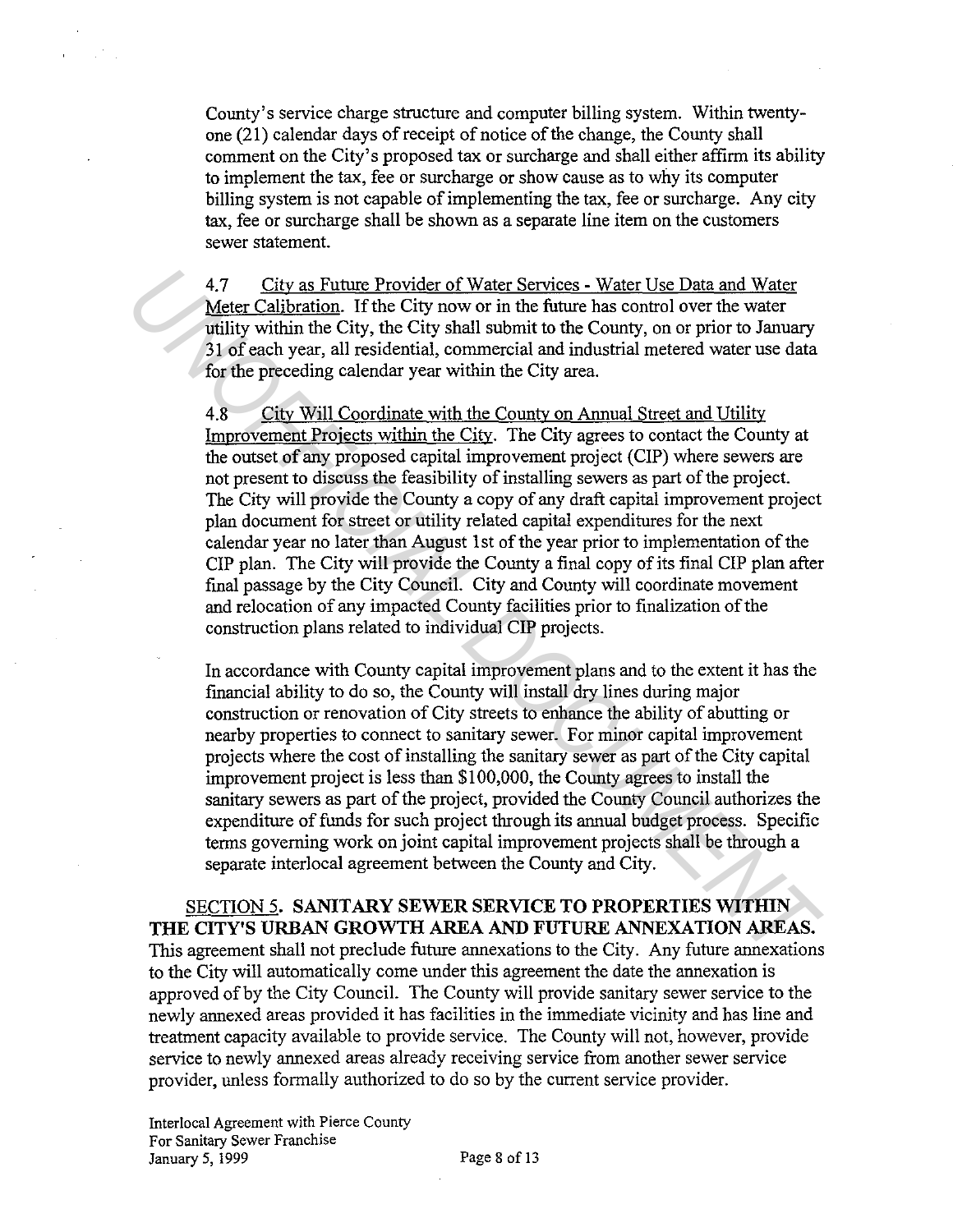SECTION 6. **TERM.** This agreement shall have a term of two (2) years commencing upon the date of the last signature by the parties and terminating on December 31, 2000. Thereafter, the agreement will be automatically renewed every January 1 for an additional one year period unless prior written notification of termination is given by either party no later than the preceding June  $30<sup>th</sup>$ . If this agreement is terminated by either party for any reason, the County shall continue to provide all necessary sewer service to customers connected to the sanitary sewer system as of the termination date of the agreement.

SECTION 7. **INDEMNIFICATION AND DEFENSE.** The County shall defend, indemnify and save harmless the City, its officers, employees and agents from any and all costs, claims, judgments, or awards of damages, resulting from the acts or omissions of the County, its officers, employees, or agents associated with this agreement including but not limited to, County delay in processing an application required by this agreement. In executing this agreement, the County does not assume liability or responsibility for or in any way release the City from any liability or responsibility which arises in whole or in part from the existence or effect of City ordinances, rules, regulations, resolutions, customs, policies, or practices. Provided, however, that the County shall indemnify and hold the City harmless from any claim of any kind associated with City adoption of those portions of Title 13 of the Pierce County Code and the County's Sewerage and Pretreatment regulations which the City shall adopt by reference as required by Section 4.2 of this Agreement. If any cause, claim, suit, action or administrative proceeding is commenced in which the enforceability and/or validity of any such City ordinance, rule, regulation, resolution, custom, policy or practice is at issue, the City shall defend the same at its sole expense and if judgment is entered or damages are awarded against the City, the County, or both, the City shall satisfy the same, including all chargeable costs and attorney's service charges. **FIGURE 13 OF EXECT CONSULTS (SECT)** The proposition of the same and solid the existing several proposes of the termination date of the agreement.<br> **SECTION 7. INDEMINIFICATION AND DEFENSE.** The County shall defend, inde

The City shall defend, indemnify and save harmless the County, its officers, employees and agents from any and all costs, claims, judgments or awards of damages, resulting from the acts or omissions of the City, its officers, employees or agents associated with this agreement. In executing this agreement, the City does not assume liability or responsibility for or in any way release the County from any liability or responsibility which arises in whole or in part from the existence or effect of County ordinances, rules, regulations, resolutions, customs, policies, or practices. If any cause, claim, suit, action or administrative proceeding is commenced in which the enforceability and/or validity of any such County ordinance, rule, regulation, resolution, custom, policy or practice is at issue, and except as provided in the preceding paragraph the County shall defend the same at its sole expense and if judgment is entered or damages are awarded against the County, the City, or both, the County shall satisfy the same, including all chargeable costs and attorney's service charges.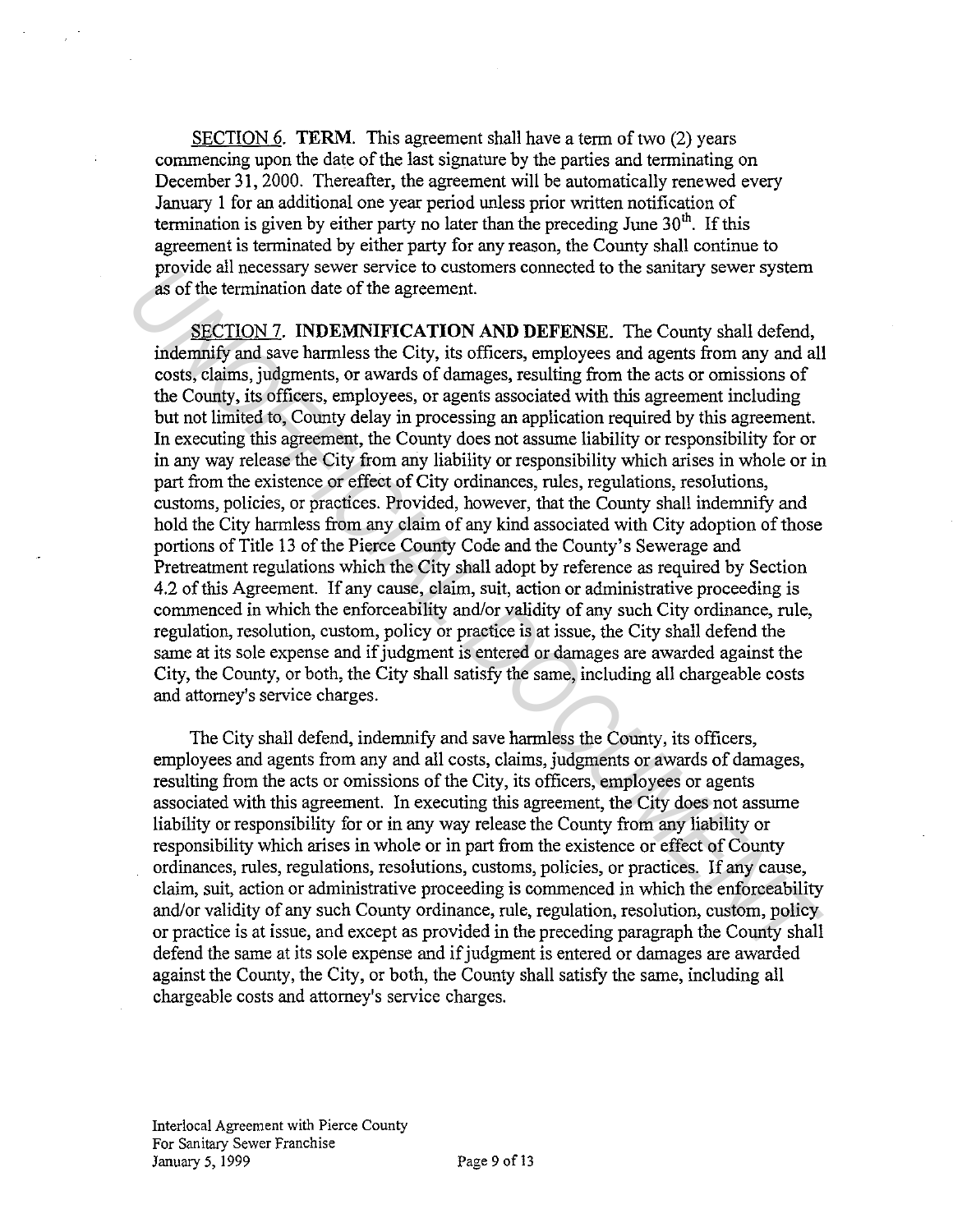SECTION 8. **NO THIRD-PARTY BENEFICIARY.** The County does not intend by this agreement to assume any contractual obligations to anyone other than the City, and the City does not intend by this agreement to assume any contractual obligations to anyone other than the County. The County and the City do not intend that there be any third-party beneficiary to this agreement.

SECTION 9. **NON-DISCRIMINATION.** The County and the City certify that they are Equal Opportunity Employers.

SECTION 10. **ACCEPTANCE.** The County shall provide the City with a written unconditional acceptance of a Sewer Franchise within one hundred and twenty (120) calendar days after the execution of this Interlocal Agreement. A resolution of the Pierce County Council approving this agreement will constitute such acceptance. The City shall enact a Franchise Ordinance which solely incorporates by reference the terms of this Interlocal Agreement. **ESCITION 10.** ACCEPTANCE. The County shall provide the City with a written<br> **SECITON 10. ACCEPTANCE.** The County shall provide the City with a written<br>
calendar day sher the execution of this Interlocal Agreement. A resol

SECTION 11. **ASSIGNMENT.** Neither the County nor the City shall have the right to transfer or assign, in whole or in part, any or all of its obligations and rights hereunder without the prior written consent of the other Party.

SECTION 12. **NOTICE.** Any formal notice or communication to be given by the County to the City under this agreement shall be deemed properly given if delivered, or if mailed postage prepaid and addressed to:

City of University Place 3715 Bridgeport Way West University Place, WA 98466 Attention: City Manager

Any formal notice or communication to be given by the City to the County under this agreement shall be deemed properly given if delivered, or if mailed postage prepaid and addressed to:

Pierce County Pierce County Executive's Office 930 Tacoma Avenue South, Room 737 Tacoma, Washington 98402-2100 Attention: Executive Director of Operations

The name and address to which notices and communications shall be directed may be changed at any time, and from time to time, by either the City or the County giving notice thereof to the other as herein provided.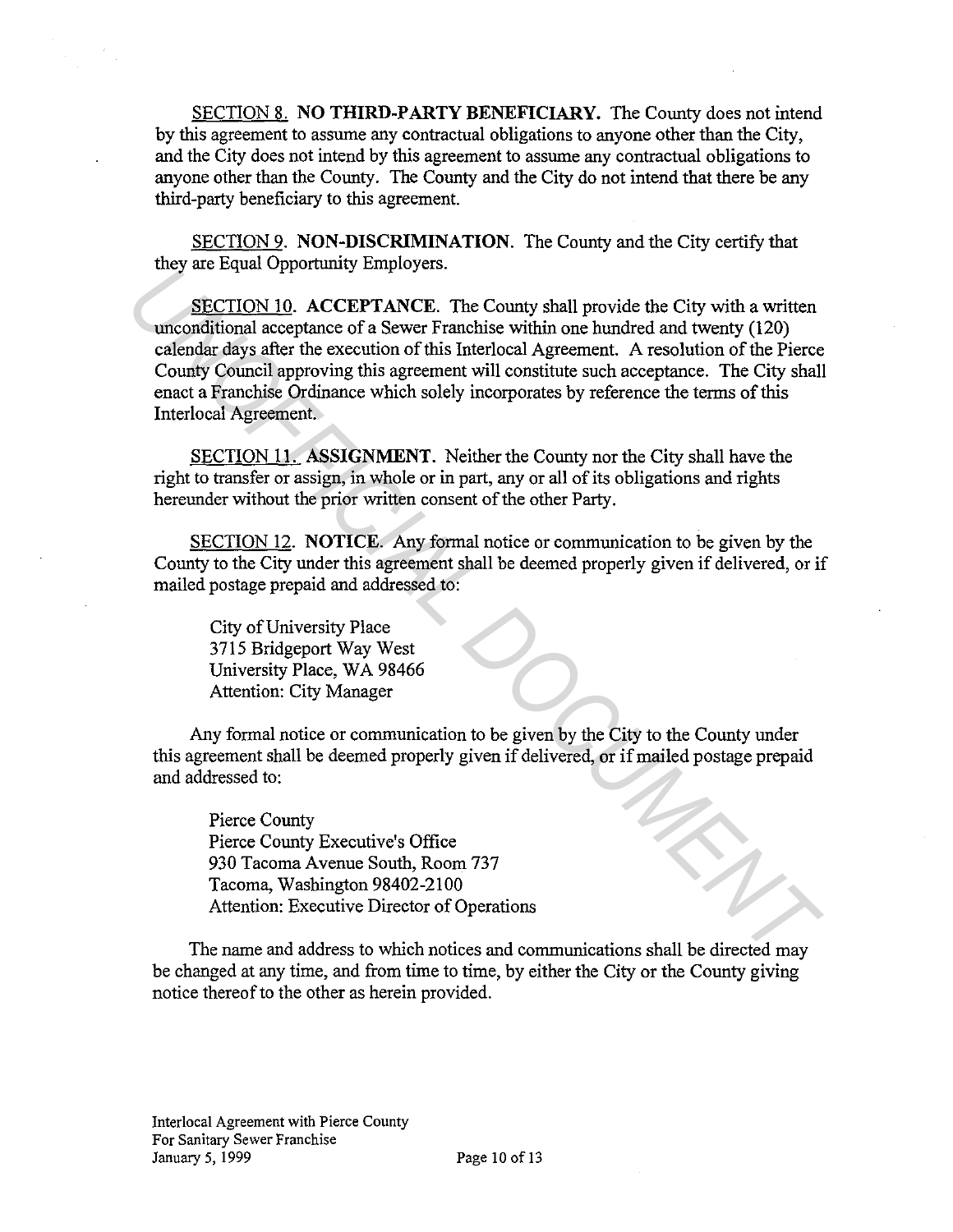SECTION 13. **COUNTY AS INDEPENDENT CONTRACTOR.** County is, and shall at all times deemed to be, an independent contractor. Nothing herein contained shall be construed as creating the relationship of employer and employee, or principal and agent, between City and County or any of the County's agents or employees. The County shall retain all authority for rendition of services, standards of performance, control of personnel, and other matters incident to the performance of services by County pursuant to this Agreement.

Nothing in this agreement shall make any employee of the City a County employee or any employee of the County a City employee for any purpose, including, but not limited to, for withholding of taxes, payment of benefits, worker's compensation pursuant to Title 51 RCW, or any other rights or privileges accorded County or City employees by virtue of their employment.

SECTION 14. **WAIVER.** No waiver by either party of any term or condition of this Agreement shall be deemed or construed to constitute a waiver of any other term or condition or of any subsequent breach, whether of the same or a different provision of this agreement.

SECTION 15. **AGREEMENT ADMINISTRATION AND DISPUTE RESOLUTION.** The County shall designate one or more employee representatives from the Department providing the services within the City as authorized by this Interlocal Agreement. The employee representatives shall act as liaisons with the City to handle daily administration of this Agreement. The City shall designate one or more liaisons for the various services described herein. Each party shall notify the other in writing of its designated representatives. County liaisons shall meet with the City liaisons on a regular or on an as-needed basis, whichever the liaisons deem appropriate, to discuss questions and resolve problems regarding the implementation of this Interlocal Agreement. Any operational conflict that is not resolved by the liaison committee shall be referred to the City Manager and the County Executive. Nothing in this agreement shall make any employee of the City a County employee<br>or any employee of the County a City mphoyee for any purpose, including, but not<br>imited to, for withholding of taxes, payment of benefits, wor

SECTION 16. **ENTIRE AGREEMENT.** This Agreement contains all of the agreements of the Parties with respect to any matter covered or mentioned in this Agreement and no prior agreements shall be effective for any purpose.

SECTION 17. **AMENDMENT.** Provisions within this agreement may be amended with the mutual consent of the parties hereto. No additions to, or alteration of, the terms of this agreement shall be valid unless made in writing, formally approved and executed by duly authorized agents of both parties.

SECTION 18. **NO REAL PROPERTY ACQUISITION OR JOINT FINANCING.** This Interlocal Agreement does not provide for the acquisition, holding or disposal ofreal property. Nor does this Agreement contemplate the financing of any joint or cooperative undertaking. There shall be no budget maintained for any joint or cooperative undertaking pursuant to this Interlocal Agreement.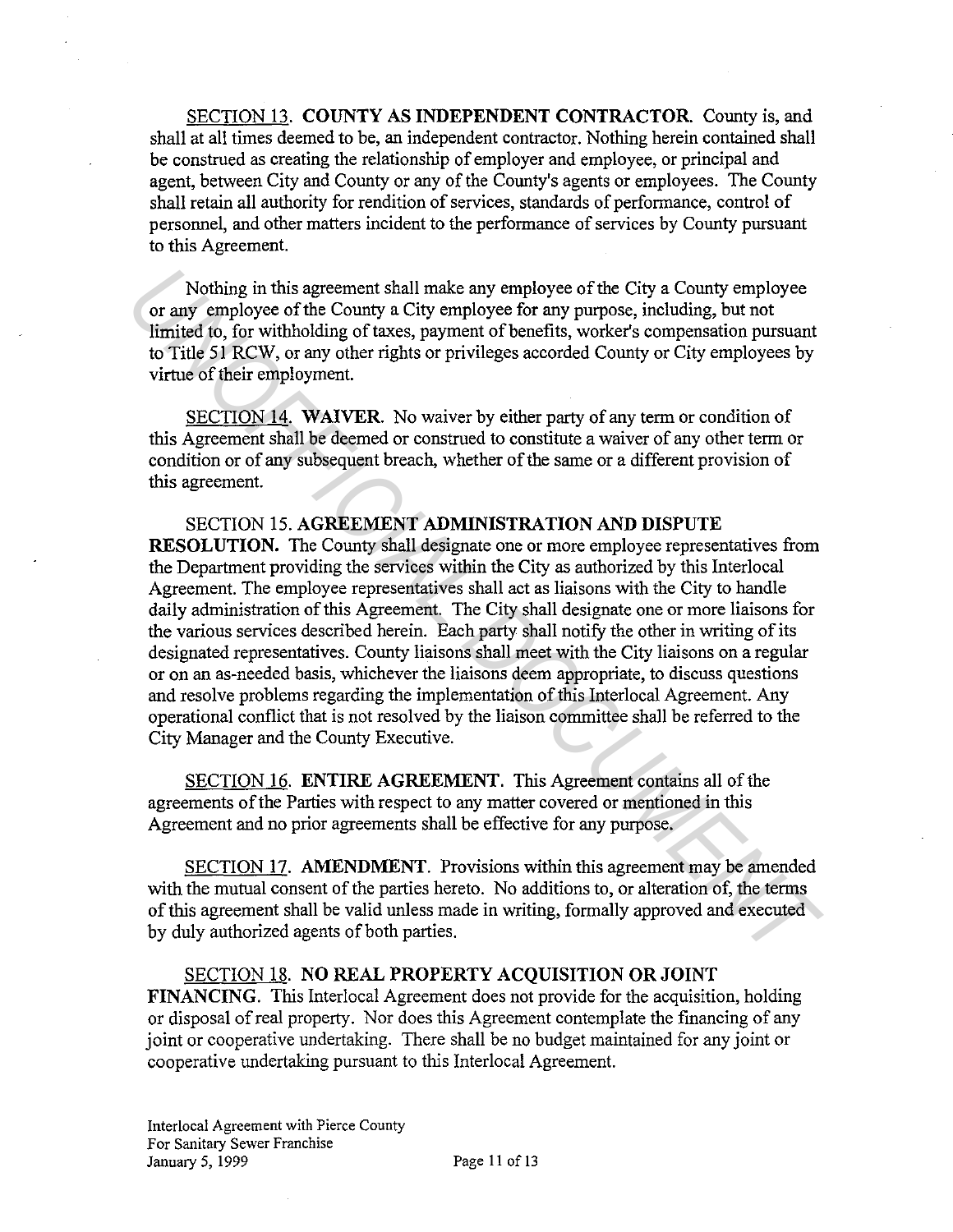SECTION 19. **FILING.** Copies of this Interlocal Agreement, together with the resolution of the Pierce County Council and the University Place City Council approving and ratifying this agreement, shall be filed with the University Place City Clerk, the Pierce County Auditor, and the Secretary of State of Washington after execution of the agreement by both parties.

SECTION 20. **SEVERABILITY.** If any of the provisions contained in this Agreement are held illegal, invalid or unenforceable, the remaining provisions shall remain in full force and effect.

IN WITNESS WHERE OF, the parties have executed this Interlocal Agreement this \_\_ day of 1999. **EXERCISE IN WITNESS WHERE OF, the parties have executed this Interlocal Agreement this and of the parties of the parties have executed this Interlocal Agreement this and of the parties AND PIERCE COUNTY EXECUTIVE<br>
PIERCE** 

# DOUG SUTHERLAND PIERCE COUNTY EXECUTIVE

By: Doug Sutherland

Date

APPROVED AS TO FORM:

JOHN LADENBURG PIERCE COUNTY PROSECUTOR

By: Deputy Prosecuting Attorney

Date

Interlocal Agreement with Pierce County For Sanitary Sewer Franchise January 5, 1999